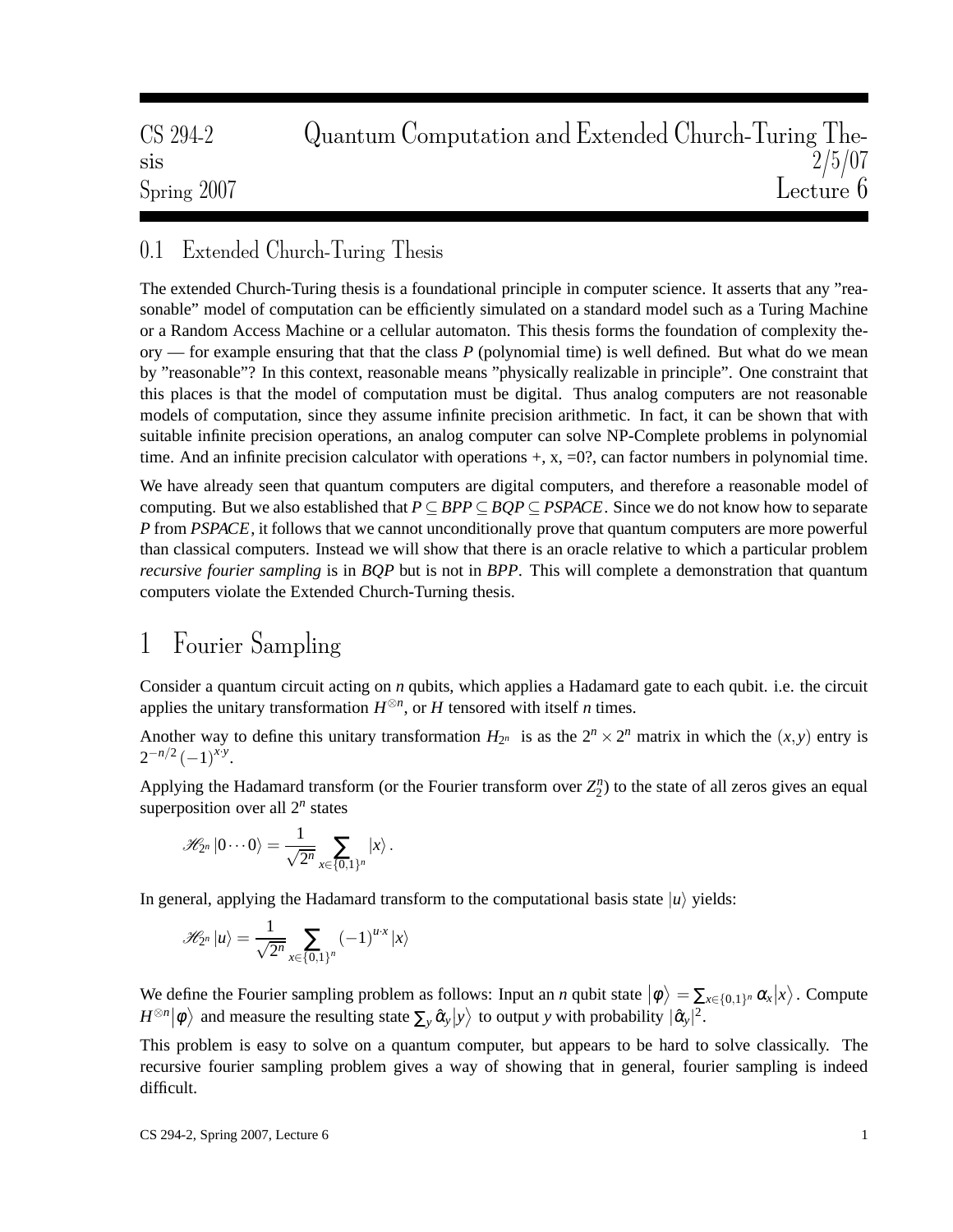#### 2 Phase State

We will now see how to set up an interesting state for fourier sampling. Given a classical circuit for computing a boolean function  $f: \{0,1\}^n \to \{0,1\}$ , this procedure due to Deutsch and Jozsa, shows how to transform it into a quantum circuit that produces the quantum state  $|\phi\rangle = 1/2^{n/2} \sum_x (-1)^{f(x)} |x\rangle$ .

The quantum algorithm to carry out this task uses two quantum registers, the first consisting of *n* qubits, and the second consisting of a single qubit.

- Start with the registers in the state  $|0^n\rangle|0\rangle$
- Compute the Fourier transform on the first register to get  $\sum_{x \in \{0,1\}^n} |x\rangle \otimes |0\rangle$ .
- Compute *f* to get  $\sum_{x} |x\rangle |f(x)\rangle$ .
- Apply a conditional phase based on  $f(x)$  to get  $\sum_{x}(-1)^{f(x)}|x\rangle |f(x)\rangle$ .
- Uncompute *f* to get  $\sum_{x} (-1)^{f(x)} |x\rangle \otimes |0\rangle$ .

# 3 Extracting *n* bits with 2 evaluations of Boolean Function

Suppose we are given a black box (or an obfuscated classical circuit) that computes the function function  $f_s: \{0,1\}^n \to \{1,-1\}$ , where  $f(x) = s \cdot x$ .  $s \cdot x$  denotes the dot product  $s_1x_1 + \cdots + s_nx_n \mod 2$ . The challenge is to use this black box to efficiently determine *s*.

It is easy to see how to perform this task with *n* queries to the black box: simply input in turn the *n* inputs *x* of Hamming weight 1. The outputs of the black box are the bits of *s*. Since each query reveals only one bit of information, it is clear that *n* queries are necessary.

Remarkably there is a quantum algorithm that requires only two (quantum) queries to the black box:

- Use the black box to set up the phase state  $|\phi\rangle = 1/2^{n/2} \sum_{x} (-1)^{f(x)} |x\rangle$ .
- Apply the Fourier transform  $H^{\otimes n}$  and measure. The outcome of the measurement is *s*.

To see that the outcome of the measurement is *s*, recall that  $H^{\otimes n}|s\rangle = 1/2^{n/2} \sum_{x} (-1)^{sx} |x\rangle = |\phi\rangle$ . Since  $H^{\otimes n}$  is its own inverse, it follows that  $H^{\otimes n}|\phi\rangle = |s\rangle$ .

More generally, the transformation  $H^{\otimes n}$  maps the standard basis  $|s\rangle$  to the fourier basis  $|\phi_s\rangle = 1/2^{n/2} \sum_x (-1)^{sx} |x\rangle$ and vice-versa.

We have shown that a quantum algorithm can be more efficient than any probabilistic algorithm in terms of the number of queries. One way to use this difference in the number of queries in order to demonstrate a gap between quantum and probabilistic algorithms is to make the queries very expensive. Then the quantum algorithm would be *n*/2 times faster than any probabilistic algorithm for the given task. But this does not help us in our goal, which is to show that quantum computers violate the extended Church-Turing thesis. The idea behind proving a superpolynomial gap (which we will outline below) is to make each query itself be the answer to a Fourier sampling problem. Now each query itself is much easier for the quantum algorithm than for any probabilistic algorithm. Carrying this out recursively for log*n* levels leads to the superpolynomial speedup for quantum algorithms.

Before going through more details let us first show another consequence of our quantum fourier sampling: a simple proof that the inner product function has linear communication complexity.